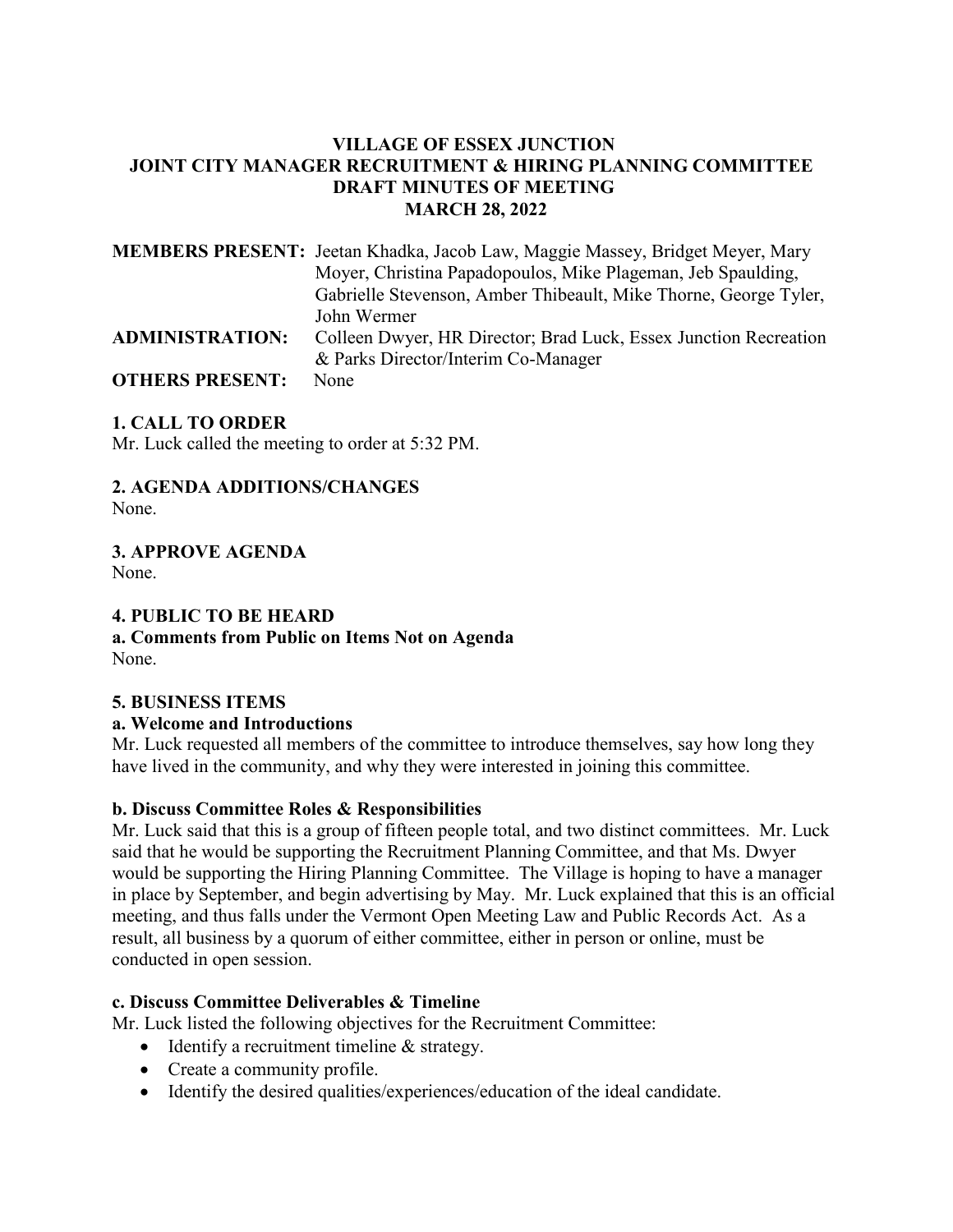- Create a job posting.
- Identify recruitment outreach & advertising plan.

Mr. Luck listed the following objectives for the Hiring Planning Committee

- Identify a hiring timeline & plan.
- Ensure that community members, staff, and department heads are included in the hiring process.
- Utilize a variety of tactics to assess candidates (i.e. short essays with applications, projects, presentations, committee/panel interviews, meet & greets, etc.).
- Provide a process that results in (up to) the top three finalists being provided to the Trustees for ultimate consideration and decision.

There will be opportunities for the public, staff, department heads, and Trustees to weigh in during this process. Public input will be welcomed for the top candidates, however the Trustees will have the ultimate decision. Mr. Luck said that the Village is an equal opportunity employer, and cannot discriminate based on any protected class including race, gender, sexual orientation, etc.

### **d. Discuss City Manager Roles & Responsibilities**

Mr. Luck said that the future City will have a Council/Manager government. The City Manager is the Chief Executive Officer of the City, and the only employee that the Trustees hire. Mr. Spaulding asked if an Executive Search firm will be utilized, Mr. Luck said that it would not.

## **BREAK INTO SEPARATE COMMITTEES**

### **JOINT CITY MANAGER RECRUITMENT COMMITTEE**

#### **e. Introductions**

Committee members introduced themselves and shared why they volunteered to be a part of this process.

### **f. Discuss Role of Committee Chair & Elect Committee Chair (or Co-Chairs)**

Mr. Luck said that the role of the committee chair(s) involves facilitating the meetings, moving the group from conversation to action, and working with staff to set the agenda and identify next steps. Mr. Thorne nominated Ms. Meyer and Mr. Plageman to be co-chairs. They both accepted and there was unanimous consent for their appointment.

### **g. Discuss Meeting Frequency**

The committee will meet Mondays from 5:30 PM-7 PM, either weekly or bi-weekly. Meetings will be fully remote at this time but this may be re-evaluated in the future. Mr. Plageman suggested reviewing deliverables at the April 4<sup>th</sup> meeting and determining frequency at that point.

#### **h. Discuss Committee Deliverables**

The following deliverables were reviewed:

- Identify a recruitment timeline & strategy.
- Create a community profile.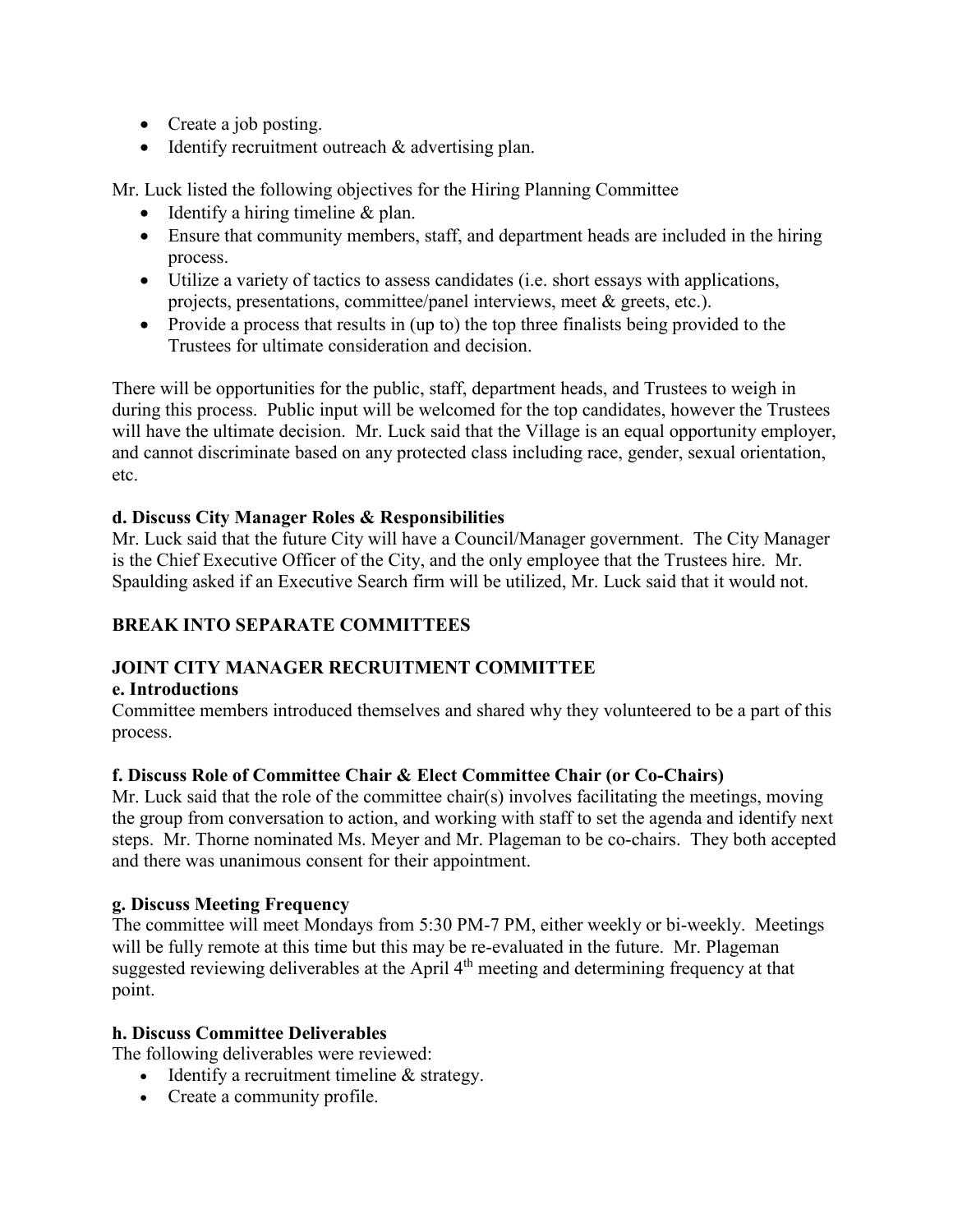- Identify the desired qualities/experiences/education of the ideal candidate.
- Create a job posting.
- Identify recruitment outreach and advertising plan.

# **JOINT CITY MANAGER HIRING PLANNING COMMITTEE**

#### **e. Introductions**

Committee members introduced themselves and shared why they volunteered to be a part of this process.

### **f. Discuss Role of Committee Chair & Elect Committee Chair (or Co-Chairs)**

Ms. Dwyer said that the role of the committee chair(s) involves facilitating the meetings, moving the group from conversation to action, and working with staff to set the agenda and identify next steps. Ms. Papadopoulos expressed a desire to serve as a co-chair, Mr. Spaulding offered to assist her, but not as a co-chair. There was unanimous consent for Ms. Papadopoulos's appointment as Chair.

### **g. Discuss Meeting Frequency**

Ms. Dwyer suggested meeting biweekly, and adjusting this if necessary. All were in agreement. The committee expressed a desire to meet after the first City Manager Recruitment Committee meeting. Ms. Dwyer said that the two committees will likely not need to meet jointly again, however will need to stay abreast of one another's work.

### **h. Discuss Committee Deliverables**

The following deliverables were reviewed:

- Identify a hiring timeline & plan.
- Ensure that community members, staff, and department heads are included in the hiring process.
- Utilize a variety of tactics to assess candidates (i.e. short essays with applications, projects, presentations, committee/panel interviews, meet & greets, etc.).
- Provide a process that results in (up to) the top three finalists being provided to the Trustees for ultimate consideration and decision.

The Committee discussed previous searches, and the lack of candidates that came from the executive search process. They also discussed using personal network outreach to increase the number of qualified candidates.

### **6. READING FILE**

- **a. Committee Deliverables**
- **b. What It Takes to Be a Professional Local Government Manager**
- **c. What Professional City, Town, and County Managers Do**
- **d. City Manager Charter Roles & Responsibilities**
- **e. Village Manager Job Description**
- **f. Town Manager Job Description**

### **7. ADJOURNMENT**